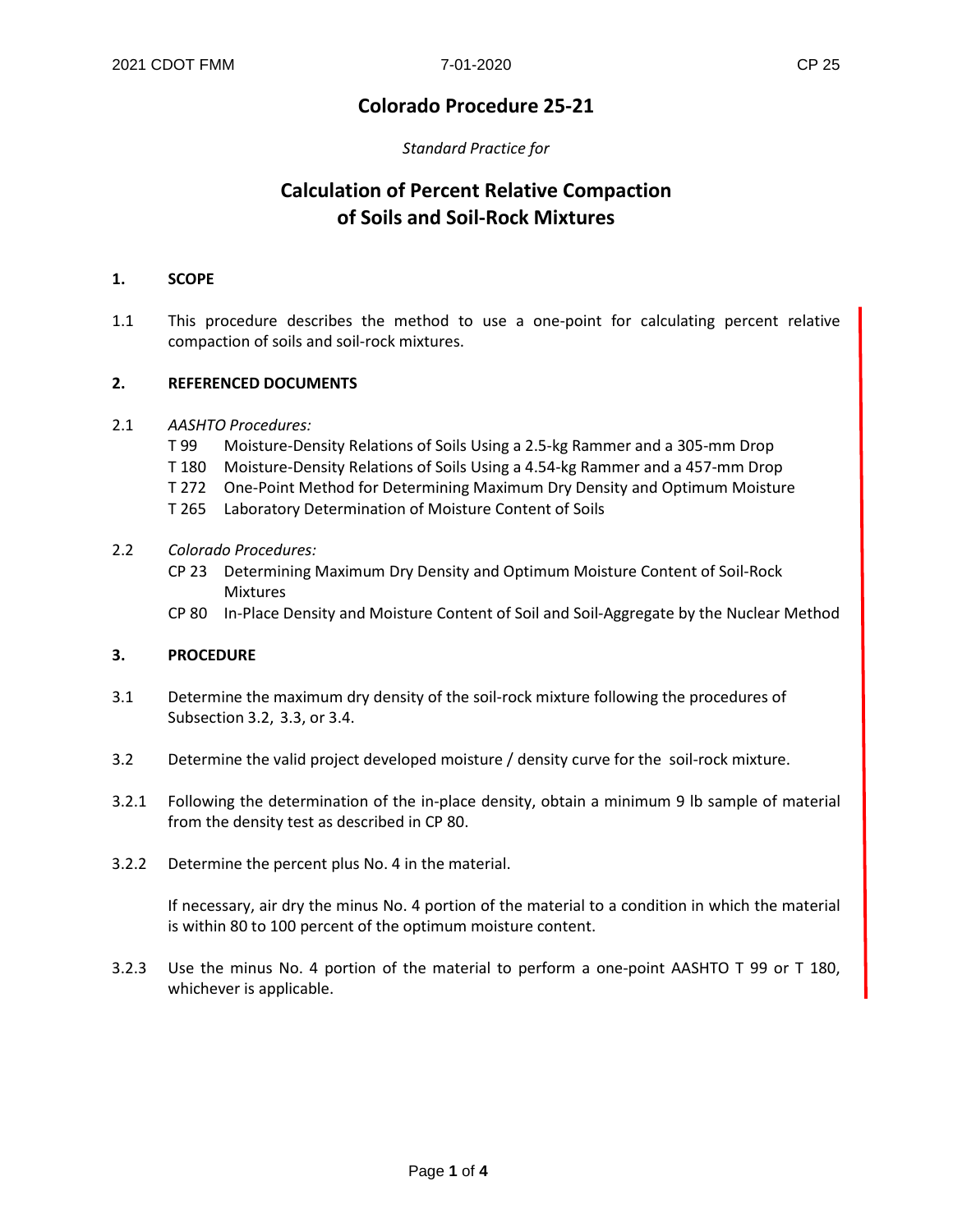3.2.4 Using the percent moisture from a representative moisture specimen taken from the material in the compaction cylinder and dried per AASHTO T 265, calculate the dry density of the material from the compaction cylinder using the formula:

$$
D_D = \frac{\frac{W_w}{M_v}}{1 + \frac{M}{100}}
$$

Where:

 $D_D$  = Dry Density of compacted soil, lbs/ft<sup>3</sup>;  $W_w$  = Wet weight of compacted soil, lbs;  $M_v$  = Mold Volume for 4" mold = 0.0333 ft<sup>3</sup> and for a 6" mold = 0.0750 ft<sup>3</sup>; M = percent moisture.

**Note 1:** Use the actual mold volume in this calculation if it has been determined.

- 3.2.5 Using the calculated dry density and the percent moisture of this material, plot the location of this data point on the appropriate moisture density relation curve.
- 3.2.6 A moisture density relation curve is valid and will be used when the plotted one-point data is within 2.0 lbs/ft<sup>3</sup> at the specimen's moisture content and when the specimen's moisture content is within 80 to 100 percent of the optimum moisture content of the reference curve.

**Note 2:** This moisture density relation curve must be from a soil on the project with the same soil classification. If the soil being tested has not been classified previously, it must be classified.

- 3.2.7 If the one-point data determined does not plot within 2.0 lbs/ $ft<sup>3</sup>$  at the specimen's moisture content, or if the moisture content of the one point is not within 80 to 100 percent of the optimum moisture content of the reference curve, check additional curves of the same soil classification that were generated on the project and meet the aforementioned criteria. If an applicable curve of the same soil classification is not found, refer to Subsection 3.3 of this procedure.
- 3.3 If a valid moisture density curve cannot be determined from the one-point test, use the material collected in Subsection 3.2.1 to determine the maximum dry density and optimum moisture content according to AASHTO T 99 or T 180, whichever is applicable, on the material passing the No. 4 sieve.
- 3.4 When the source of the soil-rock mixture is known and the maximum dry density, optimum moisture content, and soil classification has been previously determined:
- 3.4.1 The tester may use the moisture density relation curve after a one-point test has been performed. The result must meet the criteria of Subsection 3.2. and then use the moisture density relation curve that has been approved by the Engineer.